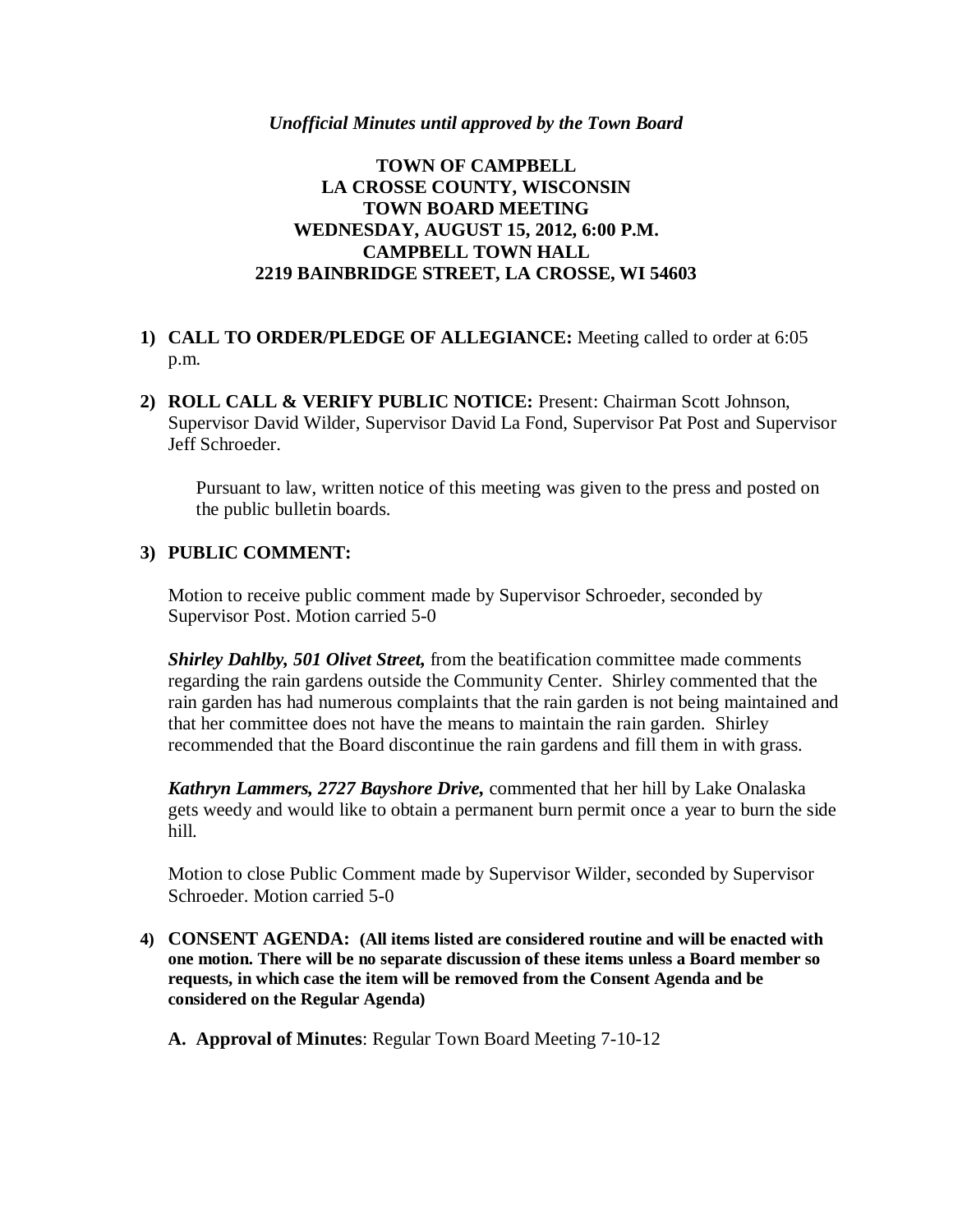- **B. P**la**n Commission Meeting Recommendations:** August 7, 2012
	- 1. Roger Roellich, 1357 Nakomis Ave, variance for a deck that will lie within 75 feet of water line. **(Recommendation to Approve)**
	- 2. Mark Prokes, 905 Breezy Point, variance for after-the-fact constructed decks that will lie within 75 feet of water line. **(Recommendation to Approve)**

## **C. Payment of Bills:**

Motion to approve Consent Agenda made by Supervisor Schroeder, seconded by Supervisor Post. Motion carried 5-0

# **5) OLD BUSINESS:**

**A.** Discussion and possible action on purchase of a new or used generator for Town use.

Steve Pintz, Campbell Maintenance Department, brought one proposal for a portable generator and a stationary generator. Chairman Johnson's recommendation is to stay with the current portable generator and look at this again during budget time.

No further action at this time

**B.** Discussion and possible action on lease for Fisherman's Road boat landing.

Supervisor Schroeder has no new information regarding Fisherman's Road boat landing. Clerk Hawkins informed the Board that he was contacted by Ken Peterson, Army Corp. of Engineers, that there is no interest from anybody taking over the lease and that if there was no agreement signed soon the Corp. would barricade the boat landing. Supervisor Schroeder informed us that there would be no cost in taking over the lease. The only cost would be maintenance of the landing. Chairman Johnson suggested that Clerk Hawkins contact Ken Peterson and ask what obligations the Town would have taking over the lease and asking for a one month hold over.

Motion to hold over till Clerk Hawkins brings back more information as far as the Towns responsibilities by Supervisor Post, seconded by Supervisor Wilder. Motion carried 5-0

**C.** Discussion on opting out of La Crosse County Zoning.

Chairman Johnson stated that Clerk Hawkins and Cassie Hanan would start working with La Crosse County Zoning to figure out what the Town has to do to move forward with opting out of the La Crosse County Zoning.

No further action at this time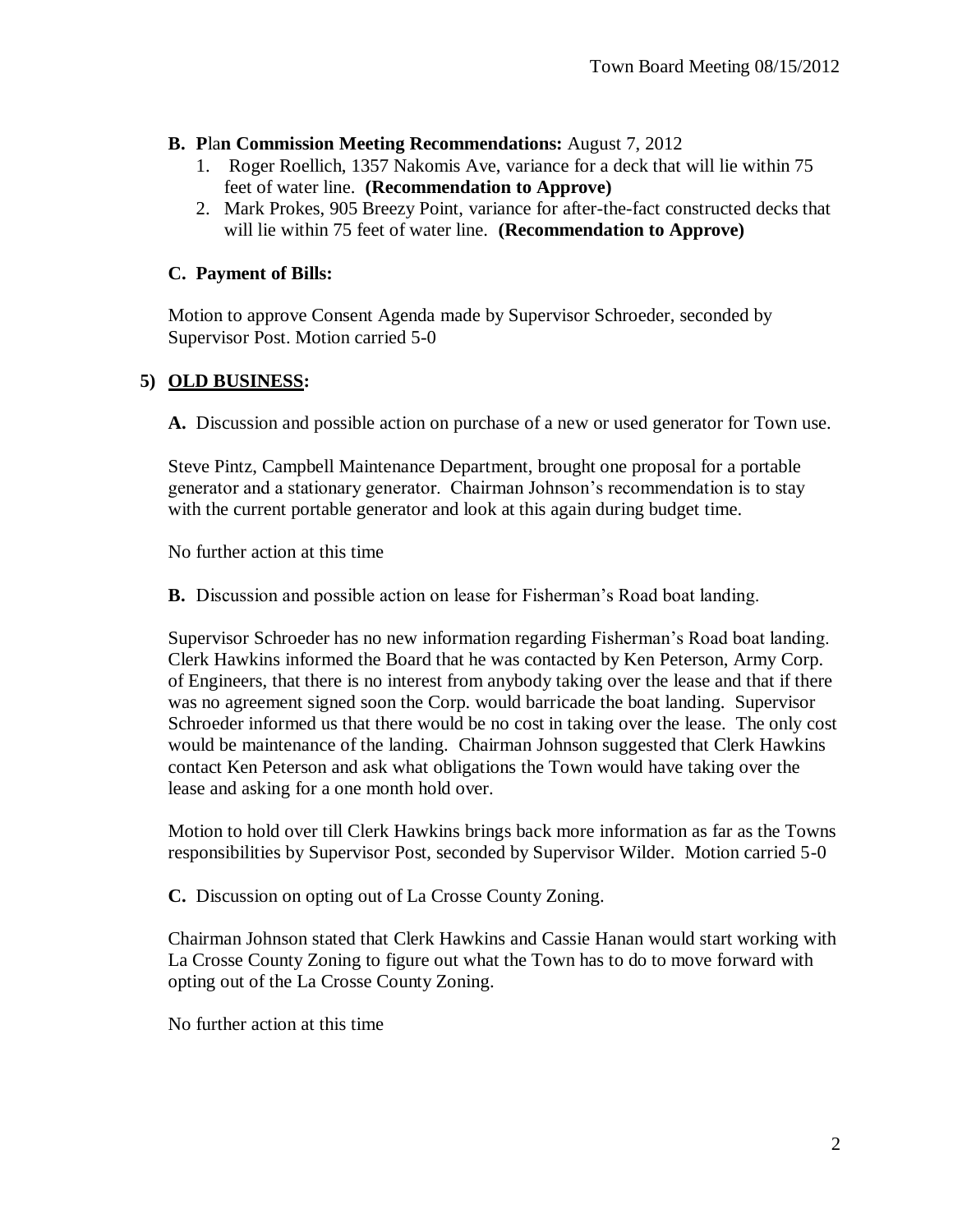### **6) NEW BUSINESS:**

**A.** Set Date for Public Hearing for vacating a portion of La Crescent Street.

Date set for Public Hearing for vacating a portion of La Crescent Street for September  $25<sup>th</sup>$ , 2012 at 5pm.

**B.** Change of Agent for Homer Hall Jr. Post #417 / American Legion from Marc Terry to Joe Schultz.

Motion to approve the change of Agent for Homer Hall Jr. Post #417 from Marc Terry to Joe Schultz by Supervisor Post, seconded by Supervisor Schroeder. Motion carried 5-0

**C.** Clerk Announcement: Fire Department Memorial, October 7, 2012 at 2:00 p.m. in the Fire Hall.

Ron Fisher, Town of Campbell Fire Department Chaplin, will be doing a Memorial for all the fallen Fire Fighters October 7, 2012 at 2pm in the Fire Hall.

**D.** Renewal of Cooperative Recycling Agreement for 2012/2013.

Motion for renewal of Cooperative Recycling Agreement for 2012/2013 by Supervisor Schroeder, seconded by Supervisor Wilder. Motion carried 5-0

**E.** First reading for Temporary Class "B" Retailers License for French Island Lions Club, September 22, 2012 at the Community Center.

Motion to approve the First reading for Temporary Class "B" Retailers License for French Island Lions Club, September 22, 2012 at the Community Center by Supervisor Post, seconded by Supervisor La Fond. Motion carried 5-0

**F.** Discussion and possible action on further sewer projects proposed by Davy Engineering.

Mark Davy and Shawn Welte from Davy Engineering came to discuss where the Town was at with Utility Projects and where the Town needs to go in the future. Mark Davy asked for authorization for Board approval to get bids for proposed and future sewer projects.

Motion to approve Davy Engineering to draw up specification for repairs of Lift Station #2 and present to the Board for approval of contract by Supervisor Wilder, seconded by Supervisor Schroeder. Motion carried 5-0

Motion to have Davy Engineer get bids for inspections and cleaning on all three section of sewers lines from Interstate 90 to Lift Station #2, section between Lift Station #2 and